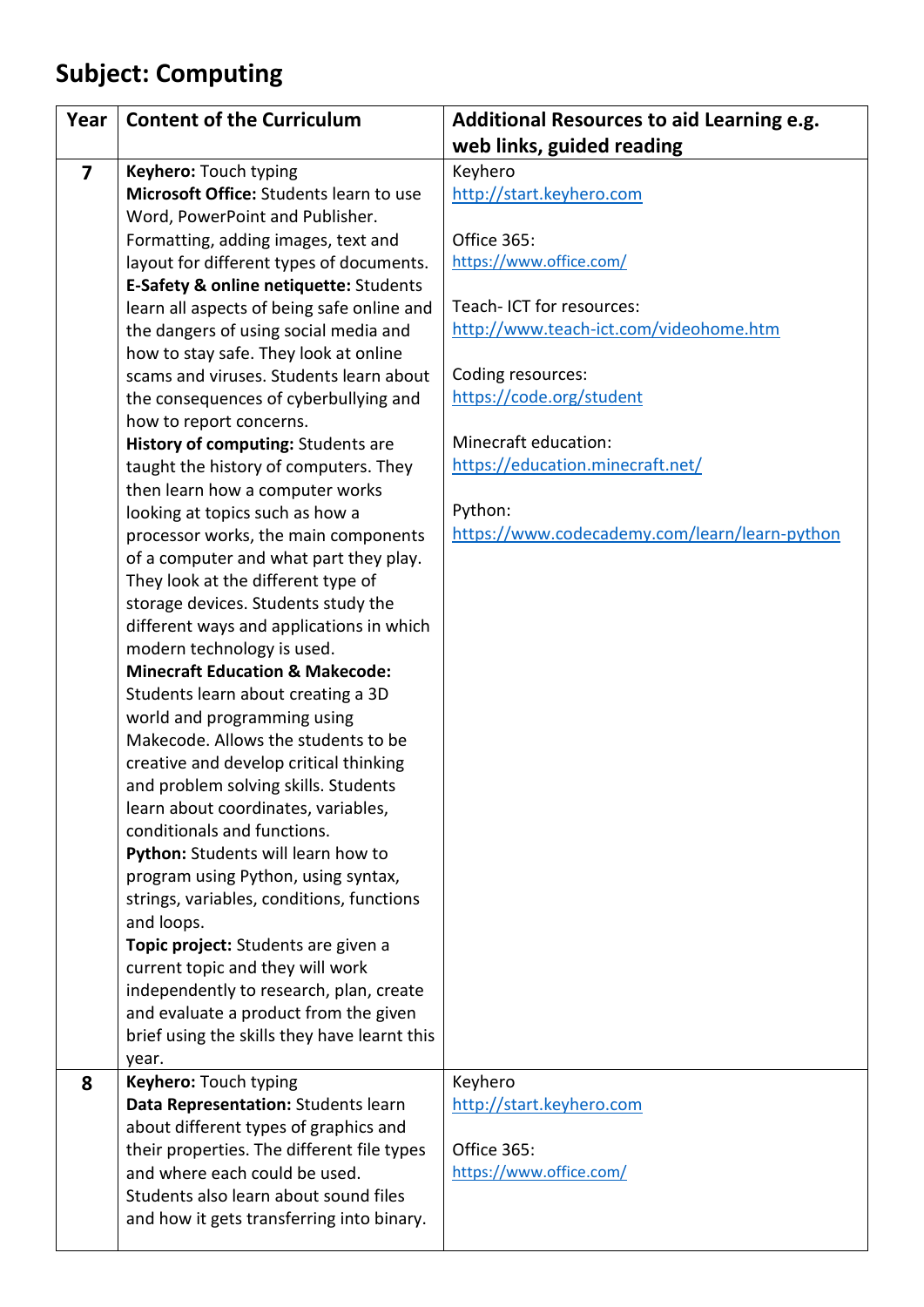|   | With lessons on binary and converting        | Teach- ICT for resources:              |
|---|----------------------------------------------|----------------------------------------|
|   | into denary.                                 | http://www.teach-ict.com/videohome.htm |
|   | HTML and Web design: Students learn          |                                        |
|   | how to create web pages using HTML           | Coding resources:                      |
|   | and how to change the appearance of a        | https://code.org/student               |
|   | website using CSS. Students are to then      |                                        |
|   | plan, design, create a website of their      |                                        |
|   | own using Dreamweaver.                       |                                        |
|   | <b>Spreadsheets and databases: Students</b>  |                                        |
|   | are taught about Excel and how to use a      |                                        |
|   | spreadsheet. They will learn basic           |                                        |
|   | formulae up to more complex, including       |                                        |
|   | IF statements and VLOOKUPS. Students         |                                        |
|   | will be introduced to databases and how      |                                        |
|   | they can link with spreadsheets.             |                                        |
|   | MovieMaker: Students learn how to            |                                        |
|   | create a movie, cutting and editing          |                                        |
|   | scenes. They will also learn to add and      |                                        |
|   |                                              |                                        |
|   | edit sound imbedding it into their           |                                        |
|   | movie.                                       |                                        |
|   | How the internet works: Students will        |                                        |
|   | learn how the internet works, looking at     |                                        |
|   | the different types of connections and       |                                        |
|   | networks.                                    |                                        |
|   | Topic project: Students are given a          |                                        |
|   | current topic and they will work             |                                        |
|   | independently to research, plan, create      |                                        |
|   | and evaluate a product from the given        |                                        |
|   | brief using the skills they have learnt this |                                        |
|   | year.                                        |                                        |
| 9 | <b>Keyhero:</b> Touch typing                 | Keyhero                                |
|   | Animation: Students will learn about the     | http://start.keyhero.com               |
|   | different types of animation. Using Flash    |                                        |
|   | students will learn how to use sprites,      | Office 365:                            |
|   | add keyframes, to create a digital           | https://www.office.com/                |
|   | animation. They will research, plan,         |                                        |
|   | create and evaluate an animation for a       | Teach- ICT for resources:              |
|   | given scenario.                              | http://www.teach-ict.com/videohome.htm |
|   | Hardware and Software of a computer:         |                                        |
|   | Students will learn about the different      | Coding resources:                      |
|   | parts of a computer such as the CPU,         | https://code.org/student               |
|   | RAM, ROM, what they look like and their      |                                        |
|   | purpose. Students will also learn how        | Minecraft education:                   |
|   | computers use binary code.                   | https://education.minecraft.net/       |
|   | <b>Minecraft Education &amp; Makecode:</b>   |                                        |
|   | Students learn about creating a 3D           |                                        |
|   | world and programming using                  |                                        |
|   | Makecode. Allows the students to be          |                                        |
|   | creative and develop critical thinking       |                                        |
|   | and problem solving skills. Students         |                                        |
|   | learn about coordinates, variables,          |                                        |
|   | conditionals and functions                   |                                        |